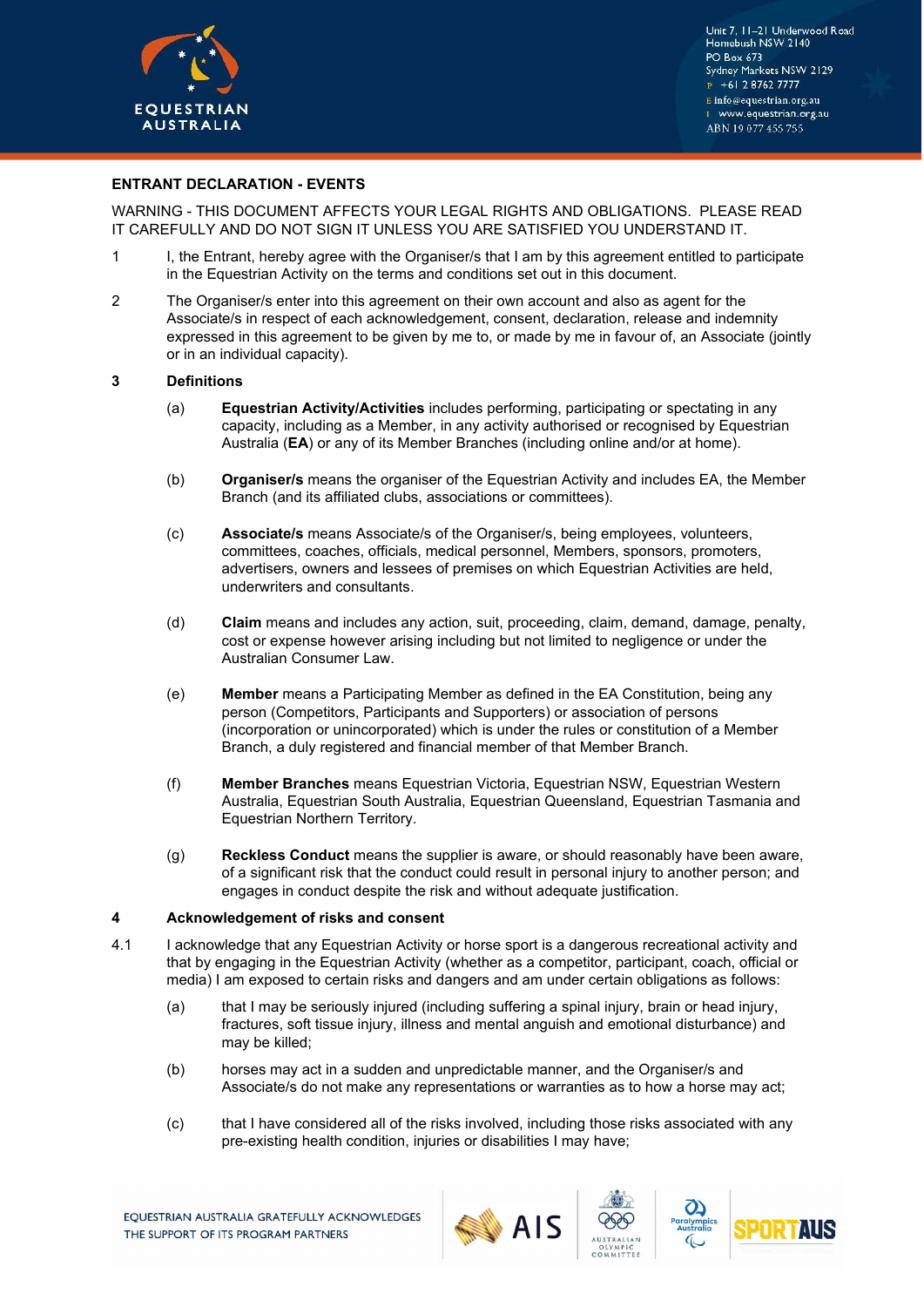

- (d) that the venue conditions may be hazardous and may vary without warning or predictability;
- (e) that I will wear an approved helmet at all times while participating in the Equestrian Activity in accordance with the relevant EA General Regulations, EA and Fédération Equestre Internationale rules and regulations, and/or as requested by the Organiser/s or Associate/s;
- (f) any misconduct (as determined by the Organiser/s or Associate/s or a delegated authority, at their discretion) or refusal by me to follow any direction of the Organiser/s or Associate/s, may result in my disqualification from the Equestrian Activity and the forfeiting of all fees paid in relation to the Equestrian Activity;
- (g) that the Organiser/s, Associate/s or their representatives in charge of meetings in respect of the Equestrian Activity are frequently obliged to make decisions under pressure of time/events;
- (h) that there may be no or inadequate facilities for treatment or transport of me if I am injured;
- (i) that I have an obligation to myself and to others to act safely and within the constitution, rules, regulations, policies, guidelines and codes of conduct of EA and the Member Branches and any other rules, regulations, policies, guidelines and codes of conduct relevant to the Equestrian Activity;
- (j) the Organiser/s and the Associate/s do not make any warranty that the services at the venue or the design of any course or training facilities will be provided with due care and skill or that any materials provided in connection with the services will be fit for the purpose for which they are supplied;
- $(k)$  to the extent that any warranty is implied it is excluded to the full extent permitted by law; and
- (l) that I have voluntarily read and understood this warning and accept and assume the inherent risks in participating in the Equestrian Activity.
- 4.2 I consent to the Organiser/s and Associate/s using technology to film, record and/or photograph me during Equestrian Activities (whether physical or virtual/online). I have no proprietary interest in the images. I authorise and consent to the Organiser/s and Associate/s using such images, my name and information about my participation in the Equestrian Activities to promote the Equestrian Activities. I release the Organiser/s and Associate/s from any Claim arising from the Organiser/s and Associate/s use of technology including but not limited to defamation and/or an invasion of privacy.

### **5 Medical**

- 5.1 I declare that I am and must continue to be medically and physically fit and able to participate in the Equestrian Activity. I will immediately notify the Organiser/s and/or Associate/s if I feel unsafe or unwell in any way, or if there is any change to my fitness and ability to participate, and will immediately cease to participate in the Equestrian Activity. I understand and accept that the Organiser/s and Associate/s will continue to rely upon this declaration as evidence of my fitness and ability to participate in the Equestrian Activity.
- 5.2 I agree that the Organiser/s and/or Associate/s may at their absolute discretion deny me eligibility to undertake the Equestrian Activity if they consider I am not medically, mentally and physically fit and able to participate (or continue to participate) in Equestrian Activity without unreasonable risk to myself or others. The Organiser/s and Associate/s are in no way liable if they choose not to exercise their discretion under this clause.







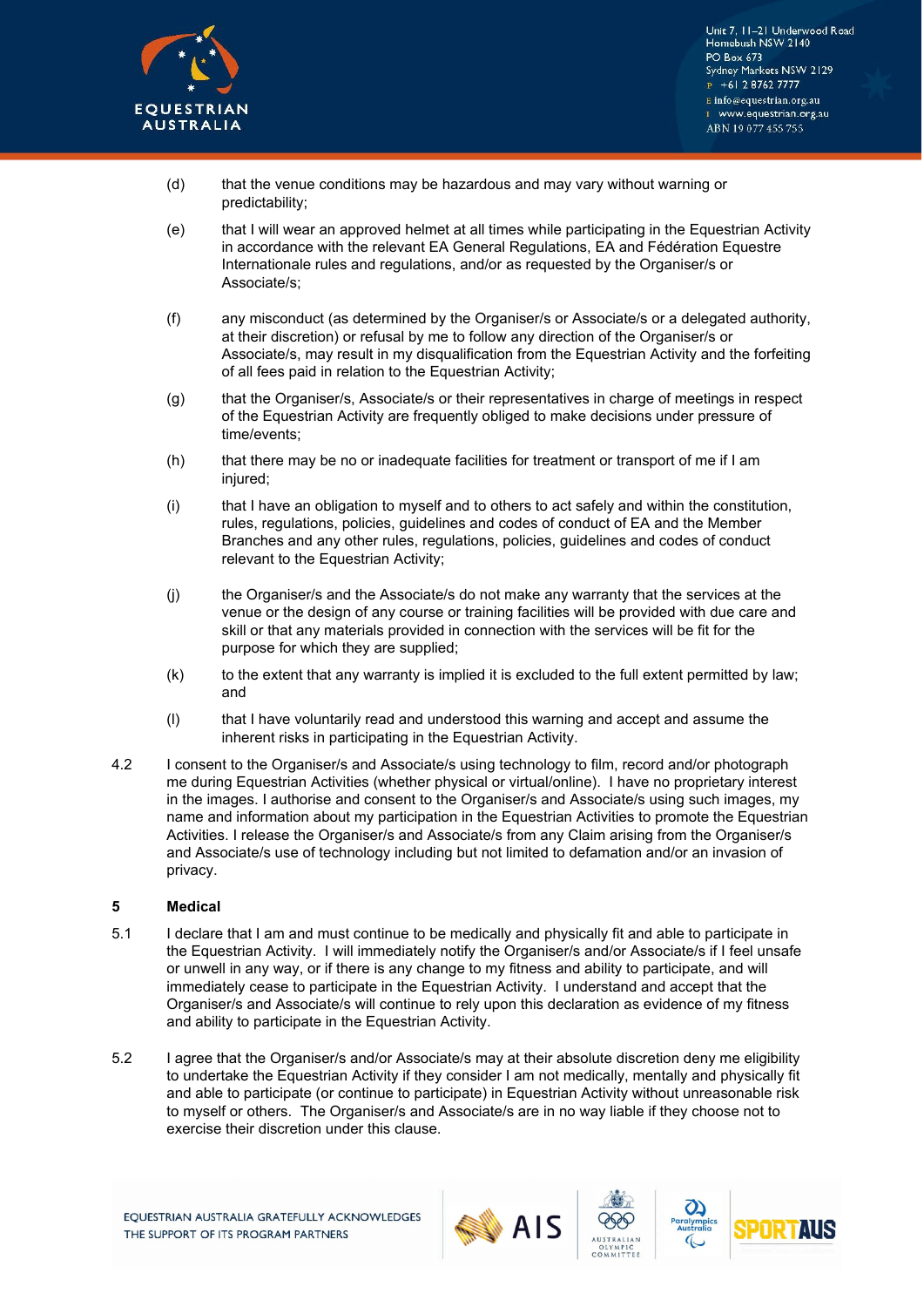

- 5.3 I understand and acknowledge the dangers associated with the consumption of alcohol, any banned substance or mind-altering drug before or during any Equestrian Activity. I accept full responsibility for injury, loss or damage associated with the consumption of alcohol, any banned substance or mind-altering drug.
- 5.4 I agree to report any accidents, injuries, loss or damage I suffer during any Equestrian Activity provided by the Organiser/s and/or Associate/s before I leave any relevant venue.
- **5.5** I agree that if required, the Organiser/s and/or Associate/s may arrange medical or hospital treatment (including ambulance transportation) for me. I authorise such actions being taken and agree to meet all costs associated with such action.
- 5.6 I acknowledge that Organiser/s of Equestrian Activities may collect, use and disclose health information in accordance with the *Privacy Act 1988 (Cth)* and any additional State/Territory privacy legislation.
- 5.7 I consent to Organiser/s of Equestrian Activities collecting, using and disclosing my personal information (including health information) for the purposes of eligibility to participate in the Equestrian Activities and for the purposes of communicating with relevant health service providers regarding eligibility or if an incident occurs for treatment and incident management and insurance purposes, in accordance with the *Privacy Act 1988 (Cth)* and any additional State/Territory privacy legislation.
- 5.8 I understand that EA and the Member Branch have arranged for limited personal injury insurance coverage which may provide me with some protection for loss, damage or injury that I may suffer during my participation in the Equestrian Activities. I acknowledge and accept that the insurance taken out by EA and the Member Branch may not provide me with full indemnity for loss, damage or injury that I may suffer during my participation in the Equestrian Activities, and that I may have to pay the excess if a Claim is made under an insurance policy on my behalf. I agree that my own insurance arrangements are ultimately my responsibility and I will arrange any additional coverage at my expense after taking into account EA and the Member Branches insurance arrangements, this document and my own circumstances.
- 5.9 I acknowledge that it is my responsibility to arrange personal accident insurance coverage if I am not a Member.

# **6 Waiver**

- 6.1 In agreeing to participate in any way in the Equestrian Activity, the Entrant, his/her personal representatives, heirs and next of kin hereby releases, waives, discharges and covenants not to sue the proprietors of the Organiser/s and the Associate/s with respect to any and all injury, disability, death or loss or damage to person, whether caused by the negligence of the Organiser/s and/or the Associate/s, a breach of a contract or otherwise.
- 6.2 A supplier of a recreational services or recreational activities is entitled to ask you to agree that statutory guarantees under the *Australian Consumer Law* (Schedule 2 to the *Competition and Consumer Act 2010* (Cth) (*CCA*)) do not apply to you (or a person for whom or on whose behalf you are acquiring the services or activities).
- 6.3 By signing this Entrant Declaration, you agree that the liability of the Organiser/s and/or the Associate/s in relation to the recreational services (as that term is defined in s.139 of the *CCA*) for any:
	- i) death;
	- ii) physical or mental injury (including the aggravation, acceleration or recurrence of such an injury);
	- iii) the contraction, aggravation, or acceleration of a disease;

EQUESTRIAN AUSTRALIA GRATEFULLY ACKNOWLEDGES THE SUPPORT OF ITS PROGRAM PARTNERS





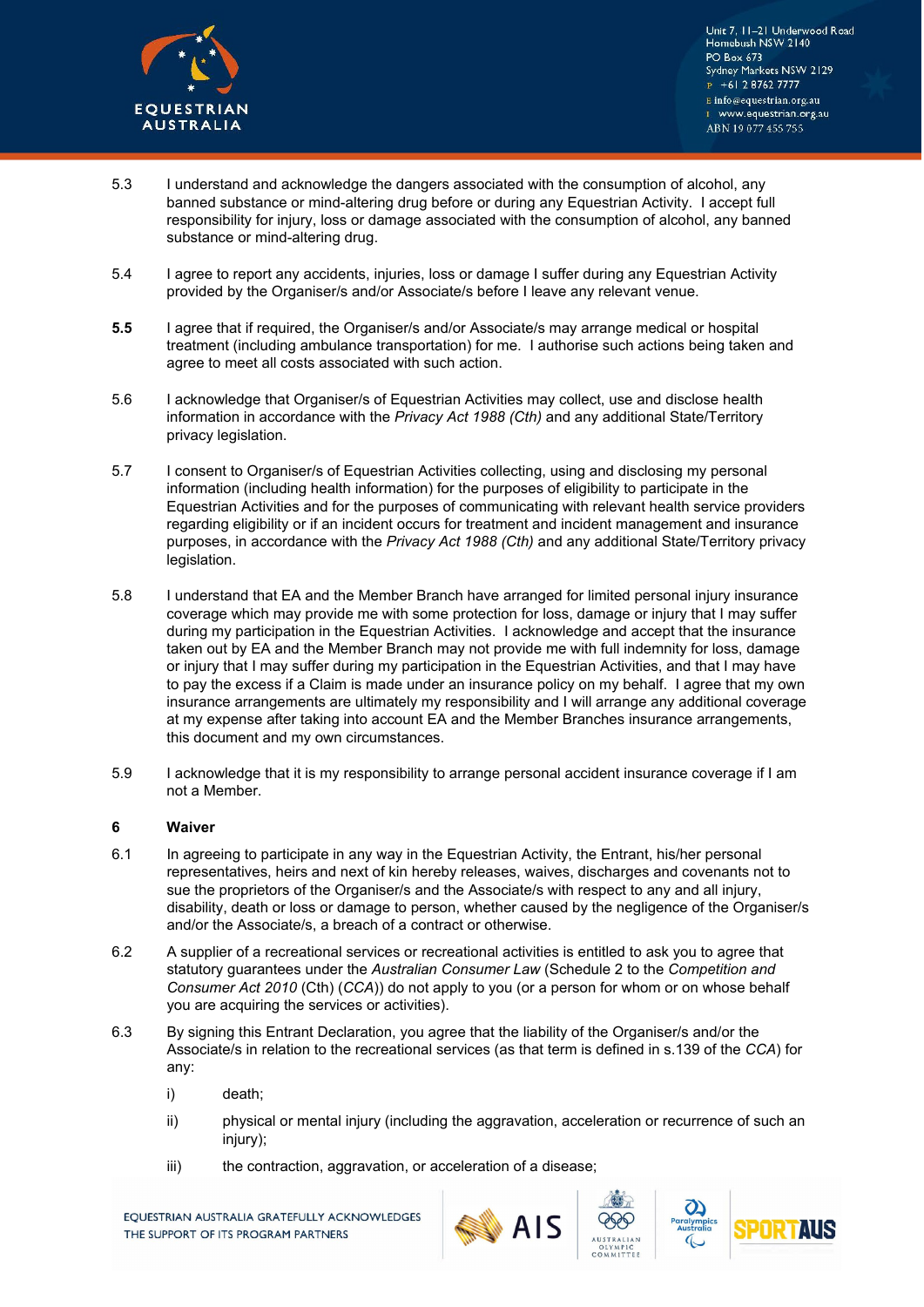

iv) the coming into existence, the aggravation, acceleration or recurrence of any other condition, circumstance, occurrence, activity, form of behaviour, course of conduct or state of affairs, that is or may be harmful or disadvantageous to you or the community; or that may result in harm or disadvantage to you or the community;

that may be suffered by you (or a person for whom or on whose behalf you are acquiring the services) resulting from the supply of recreational services is excluded and the application of any express or implied term that any services will be provided with due care and skill or fit for any specific purpose is hereby excluded.

*Note: The change to your rights does not apply to a significant personal injury suffered by you that is caused by the Reckless Conduct of the supplier of the recreational services.* 

#### **7 Indemnity and release**

- 7.1 In consideration of the acceptance of me as a participant in the Equestrian Activity, I agree to indemnify and keep indemnified to the full extent permitted by law, the Organiser/s and the Associate/s and each of them in the following manner:
	- (a) I participate in the Equestrian Activity at my sole risk and responsibility;
	- (b) I accept the venue where the Equestrian Activity is held as it stands with all or any defects hidden or exposed;
	- (c) I indemnify and hold harmless the Organiser/s and the Associate/s, their respective servants, agents, officials and competitors against any Claims which may be made by me or on my behalf for or in respect of or arising out of my death or any injury caused to me whether caused by negligence, breach of contract or otherwise;
	- (d) I agree to release to the full extent permitted by law the Organiser/s and the Associate/s from all liability to me for any Claim that arises as a result of any act, matter or thing done, permitted or omitted to be done, by me or which is in any way connected with my presence at or involvement in the Equestrian Activity.
- 7.2 A term of this release and indemnity will not apply where the term contravenes the law of the relevant jurisdiction under which any legal action is legitimately taken however such terms are severable and do not invalidate the remaining terms.

### **8 Compliance**

8.1 I acknowledge, understand and agree that it is a condition of my participation in the Equestrian Activity that I agree to be bound by, and subject to, the constitution, rules, regulations, guidelines, policies, codes of conduct and jurisdiction of EA and the Member Branch and any other rules, regulations, guidelines, policies and codes of conduct relevant to the Equestrian Activity as amended from time to time. Copies of the EA and Member Branches constitution, rules, regulations, guidelines, policies and codes of conduct are available online.

## **9 Execution**

- 10 I, the Entrant, agree to participate in **Entrance in** [Activity] on \_\_\_\_\_\_\_\_\_\_\_\_\_\_\_ [Date].
- 10.1 I, the Entrant, state that I have read and understood this Entrant Declaration (including the risk warning, indemnity, release and waiver) and agree to the terms and conditions as stated.

| Signature: | Date:                                    |                 |
|------------|------------------------------------------|-----------------|
|            |                                          | and they can be |
|            | My emergency contact for the Activity is |                 |

### *Third party indemnity where participant is under 18 years of age*

I computed being the parent or guardian of the Entrant, hereby acknowledge: